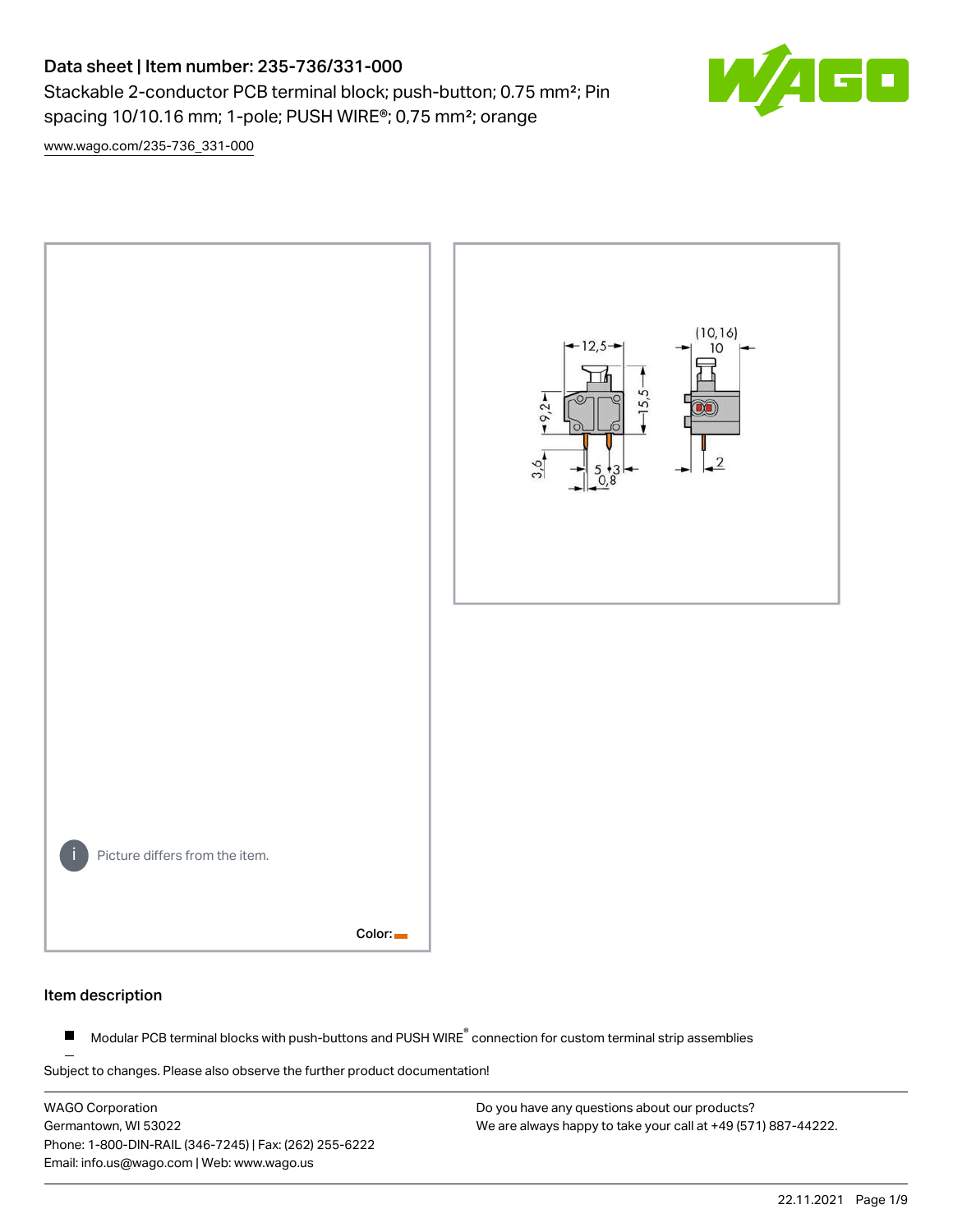

- **Double-wire connection for commoning signals**
- $\blacksquare$ Push-in termination of solid conductors
- Easy conductor removal via push-button  $\blacksquare$
- $\blacksquare$ Set to metric or inch pin spacing by compressing PCB terminal strips or pulling them apart
- $\blacksquare$ Also available with a test slot

# Data

## Notes

| Variants: | Other colors                                                     |
|-----------|------------------------------------------------------------------|
|           | Other versions (or variants) can be requested from WAGO Sales or |
|           | configured at https://configurator.wago.com/                     |

## Electrical data

## IEC Approvals

| Ratings per                 | IEC/EN 60664-1                                                       |
|-----------------------------|----------------------------------------------------------------------|
| Rated voltage (III / 3)     | 630 V                                                                |
| Rated surge voltage (III/3) | 8 <sub>kV</sub>                                                      |
| Rated voltage (III/2)       | 1000V                                                                |
| Rated surge voltage (III/2) | 8 <sub>kV</sub>                                                      |
| Nominal voltage (II/2)      | 1000V                                                                |
| Rated surge voltage (II/2)  | 8 <sub>kV</sub>                                                      |
| Rated current               | 10A                                                                  |
| Legend (ratings)            | (III / 2) $\triangleq$ Overvoltage category III / Pollution degree 2 |

## UL Approvals

| Approvals per                  | UL 1059 |
|--------------------------------|---------|
| Rated voltage UL (Use Group B) | 300 V   |
| Rated current UL (Use Group B) | 10 A    |
| Rated voltage UL (Use Group D) | 300 V   |
| Rated current UL (Use Group D) | 10 A    |

## CSA Approvals

| Approvals per                   | CSA   |
|---------------------------------|-------|
| Rated voltage CSA (Use Group B) | 300 V |
| Rated current CSA (Use Group B) | 10 A  |

.<br>Subject to changes. Please also observe the further product documentation!

| <b>WAGO Corporation</b>                                | Do you have any questions about our products?                 |
|--------------------------------------------------------|---------------------------------------------------------------|
| Germantown, WI 53022                                   | We are always happy to take your call at +49 (571) 887-44222. |
| Phone: 1-800-DIN-RAIL (346-7245)   Fax: (262) 255-6222 |                                                               |
| Email: info.us@wago.com   Web: www.wago.us             |                                                               |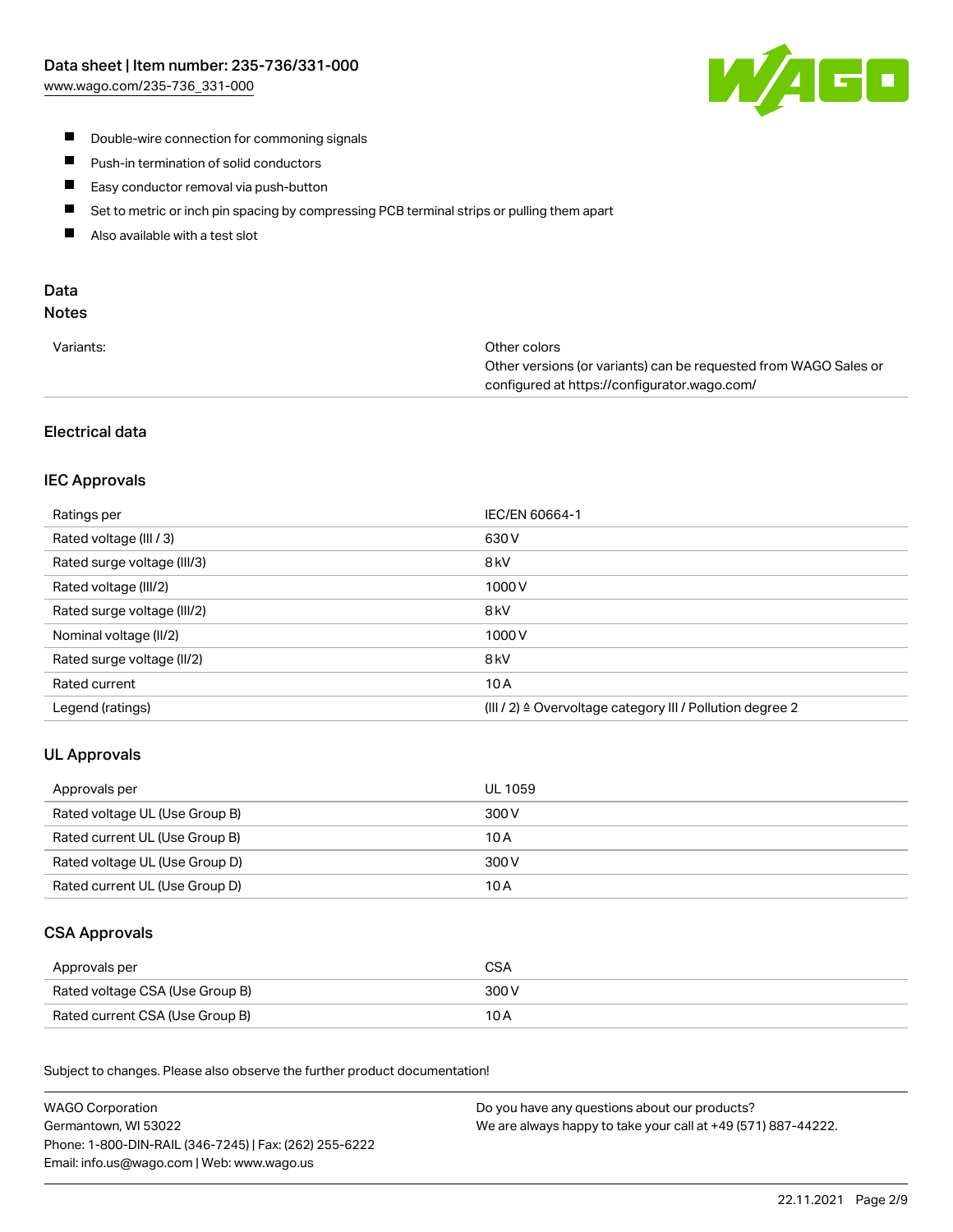W/4GO

## Connection data

| Total number of connection points |  |
|-----------------------------------|--|
| Total number of potentials        |  |
| Number of connection types        |  |
| Number of levels                  |  |

#### Connection 1

| Connection technology                 | <b>PUSH WIRE</b>                       |
|---------------------------------------|----------------------------------------|
| Actuation type                        | Push-button                            |
| Solid conductor                       | $0.20.75$ mm <sup>2</sup> / 24  18 AWG |
| Strip length                          | $910$ mm / 0.35  0.39 inch             |
| Conductor connection direction to PCB | 0°                                     |
| Number of poles                       |                                        |

## Physical data

| Pin spacing                          | 10/10.16 mm / 0.394/0.4 inch |
|--------------------------------------|------------------------------|
| Width                                | 11.5 mm / 0.453 inch         |
| Height                               | 19.1 mm / 0.752 inch         |
| Height from the surface              | 15.5 mm / 0.61 inch          |
| Depth                                | 12.5 mm / 0.492 inch         |
| Solder pin length                    | $3.6 \,\mathrm{mm}$          |
| Solder pin dimensions                | $0.8 \times 0.4$ mm          |
| Drilled hole diameter with tolerance | 1 <sup>(+0.1)</sup> mm       |

## PCB contact

| <b>PCB Contact</b>                  | THT                                 |
|-------------------------------------|-------------------------------------|
| Solder pin arrangement              | within the terminal block (in-line) |
| Number of solder pins per potential |                                     |

#### Material data

| Color                       | orange                            |
|-----------------------------|-----------------------------------|
| Material group              |                                   |
| Insulation material         | Polyamide (PA66)                  |
| Flammability class per UL94 | V0                                |
| Clamping spring material    | Chrome nickel spring steel (CrNi) |

Subject to changes. Please also observe the further product documentation!

| <b>WAGO Corporation</b>                                | Do you have any questions about our products?                 |
|--------------------------------------------------------|---------------------------------------------------------------|
| Germantown, WI 53022                                   | We are always happy to take your call at +49 (571) 887-44222. |
| Phone: 1-800-DIN-RAIL (346-7245)   Fax: (262) 255-6222 |                                                               |
| Email: info.us@wago.com   Web: www.wago.us             |                                                               |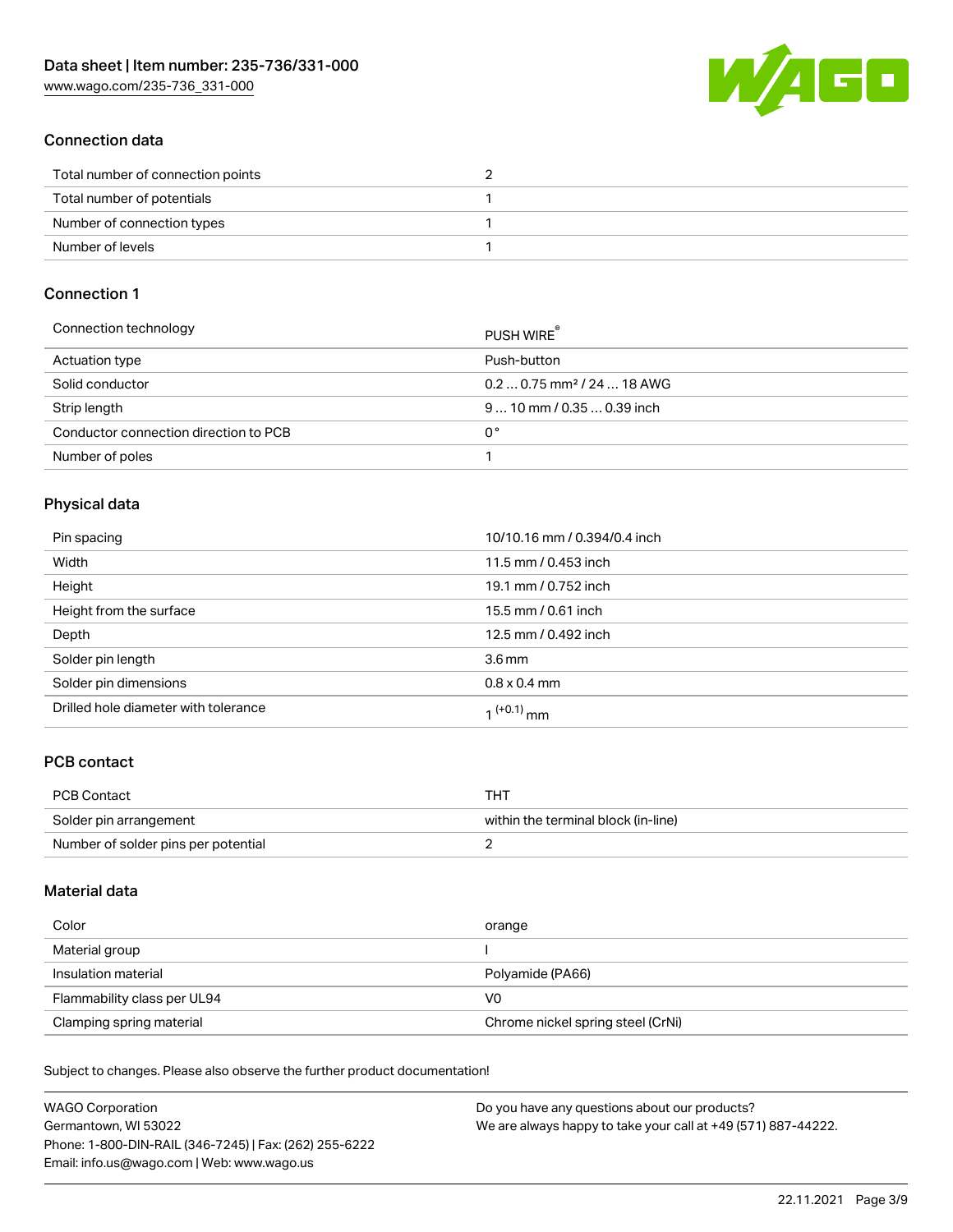[www.wago.com/235-736\\_331-000](http://www.wago.com/235-736_331-000)



| Contact material | Electrolytic copper (E <sub>Cu</sub> ) |
|------------------|----------------------------------------|
| Contact plating  | tin-plated                             |
| Fire load        | $0.024$ MJ                             |
| Weight           | 1.1 <sub>g</sub>                       |
|                  |                                        |

## Environmental requirements

| .<br>t temperature range<br>_imit <sup>.</sup><br>. . | ∙105 °C<br>-60 |  |
|-------------------------------------------------------|----------------|--|
|-------------------------------------------------------|----------------|--|

## Commercial data

| Product Group         | 4 (Printed Circuit) |
|-----------------------|---------------------|
| PU (SPU)              | 400 (100) Stück     |
| Packaging type        | box                 |
| Country of origin     | <b>CH</b>           |
| <b>GTIN</b>           | 4044918832304       |
| Customs tariff number | 85369010000         |

## Approvals / Certificates

#### Country specific Approvals

| Logo | Approval                                                                   | <b>Additional Approval Text</b> | Certificate<br>name  |
|------|----------------------------------------------------------------------------|---------------------------------|----------------------|
|      | <b>CCA</b><br>DEKRA Certification B.V.                                     | EN 60947                        | NTR NL-<br>7144      |
| KEMA | <b>CCA</b><br>DEKRA Certification B.V.                                     | EN 60947                        | 2149549.02           |
|      | <b>CCA</b><br>DEKRA Certification B.V.                                     | EN 60998                        | <b>NTRNL</b><br>6919 |
|      | <b>CCA</b><br>DEKRA Certification B.V.                                     | EN 60947-7-4                    | NTR NL-<br>7774      |
| /DE  | <b>VDE</b><br>VDE Prüf- und Zertifizierungsinstitut                        | EN 60947                        | 40029328             |
|      | Subject to changes. Please also observe the further product documentation! |                                 |                      |

WAGO Corporation Germantown, WI 53022 Phone: 1-800-DIN-RAIL (346-7245) | Fax: (262) 255-6222 Email: info.us@wago.com | Web: www.wago.us Do you have any questions about our products? We are always happy to take your call at +49 (571) 887-44222.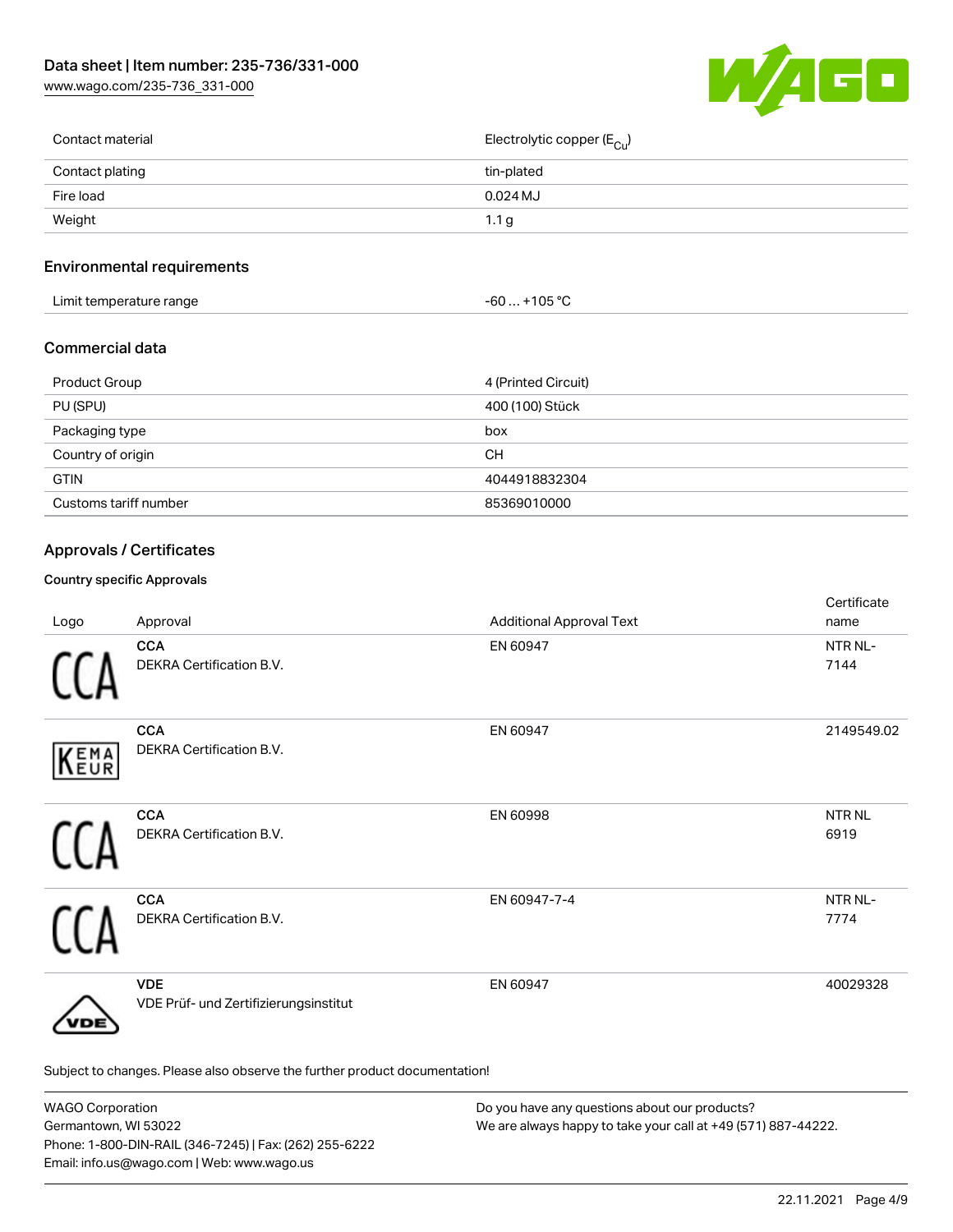Phone: 1-800-DIN-RAIL (346-7245) | Fax: (262) 255-6222

Email: info.us@wago.com | Web: www.wago.us



#### Ship Approvals

| Logo | Approval                                  | <b>Additional Approval Text</b> | Certificate<br>name                |
|------|-------------------------------------------|---------------------------------|------------------------------------|
| ABS. | <b>ABS</b><br>American Bureau of Shipping | $\overline{\phantom{0}}$        | $19 -$<br>HG1869876-<br><b>PDA</b> |
|      | <b>DNV GL</b>                             | -                               | TAE000016Z                         |
|      | Det Norske Veritas, Germanischer Lloyd    |                                 |                                    |

## Optional accessories

#### Ferrules

| Ferrule                 |                                                                                                    |                                                               |
|-------------------------|----------------------------------------------------------------------------------------------------|---------------------------------------------------------------|
|                         | Item no.: 216-101                                                                                  | www.wago.com/216-101                                          |
|                         | Ferrule; Sleeve for 0.5 mm <sup>2</sup> / AWG 22; uninsulated; electro-tin plated; silver-colored  |                                                               |
|                         | Item no.: 216-104                                                                                  | www.wago.com/216-104                                          |
|                         | Ferrule; Sleeve for 1.5 mm <sup>2</sup> / AWG 16; uninsulated; electro-tin plated; silver-colored  |                                                               |
|                         | Item no.: 216-106                                                                                  |                                                               |
|                         | Ferrule; Sleeve for 2.5 mm <sup>2</sup> / AWG 14; uninsulated; electro-tin plated; silver-colored  | www.wago.com/216-106                                          |
|                         | Item no.: 216-107                                                                                  |                                                               |
|                         | Ferrule; Sleeve for 4 mm <sup>2</sup> / AWG 12; uninsulated; electro-tin plated                    | www.wago.com/216-107                                          |
|                         | Item no.: 216-108                                                                                  |                                                               |
|                         | Ferrule; Sleeve for 6 mm <sup>2</sup> / AWG 10; uninsulated; electro-tin plated; silver-colored    | www.wago.com/216-108                                          |
| I                       | Item no.: 216-109                                                                                  |                                                               |
|                         | Ferrule; Sleeve for 10 mm <sup>2</sup> / AWG 8; uninsulated; electro-tin plated                    | www.wago.com/216-109                                          |
|                         | Item no.: 216-102                                                                                  |                                                               |
|                         | Ferrule; Sleeve for 0.75 mm <sup>2</sup> / AWG 20; uninsulated; electro-tin plated; silver-colored | www.wago.com/216-102                                          |
|                         | Item no.: 216-103                                                                                  |                                                               |
|                         | Ferrule; Sleeve for 1 mm <sup>2</sup> / AWG 18; uninsulated; electro-tin plated                    | www.wago.com/216-103                                          |
| n                       | Item no.: 216-110                                                                                  |                                                               |
|                         | Ferrule; Sleeve for 16 mm <sup>2</sup> / AWG 6; uninsulated; electro-tin plated; metallic brown    | www.wago.com/216-110                                          |
| ī.                      | Item no.: 216-123                                                                                  |                                                               |
|                         | Ferrule; Sleeve for 1 mm <sup>2</sup> / AWG 18; uninsulated; electro-tin plated; silver-colored    | www.wago.com/216-123                                          |
|                         | Item no.: 216-122                                                                                  |                                                               |
|                         | Ferrule; Sleeve for 0.75 mm <sup>2</sup> / AWG 20; uninsulated; electro-tin plated; silver-colored | www.wago.com/216-122                                          |
|                         | Item no.: 216-124                                                                                  |                                                               |
|                         | Ferrule; Sleeve for 1.5 mm <sup>2</sup> / AWG 16; uninsulated; electro-tin plated                  | www.wago.com/216-124                                          |
|                         | Subject to changes. Please also observe the further product documentation!                         |                                                               |
| <b>WAGO Corporation</b> |                                                                                                    | Do you have any questions about our products?                 |
|                         | Germantown, WI 53022                                                                               | We are always happy to take your call at +49 (571) 887-44222. |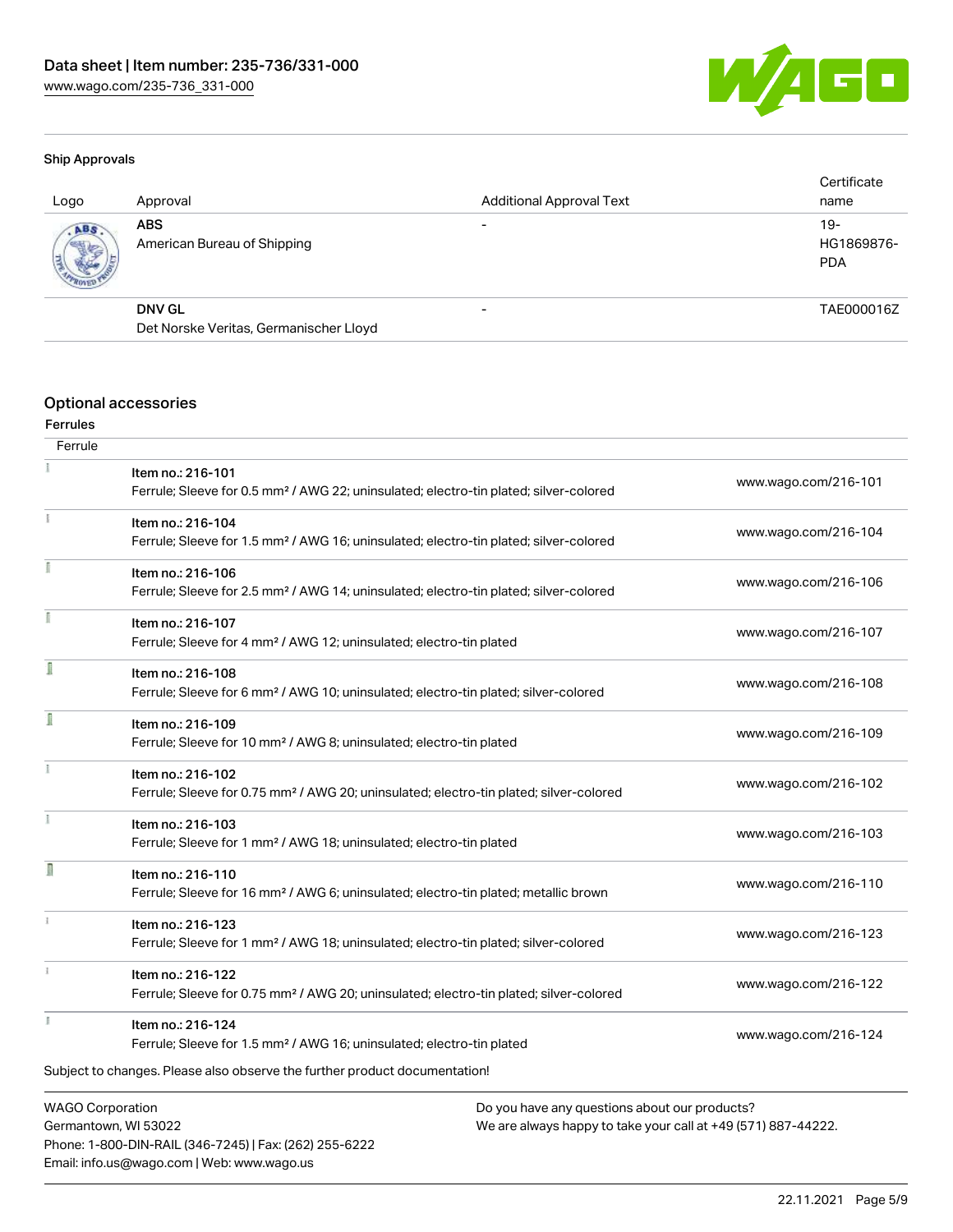# Data sheet | Item number: 235-736/331-000

[www.wago.com/235-736\\_331-000](http://www.wago.com/235-736_331-000)



|    | Item no.: 216-142                                                                                                                                                                                          |                      |
|----|------------------------------------------------------------------------------------------------------------------------------------------------------------------------------------------------------------|----------------------|
|    | Ferrule; Sleeve for 0.75 mm <sup>2</sup> / 18 AWG; uninsulated; electro-tin plated; electrolytic copper; gastight<br>crimped; acc. to DIN 46228, Part 1/08.92                                              | www.wago.com/216-142 |
| 1  | Item no.: 216-132<br>Ferrule; Sleeve for 0.34 mm <sup>2</sup> / AWG 24; uninsulated; electro-tin plated                                                                                                    | www.wago.com/216-132 |
|    | Item no.: 216-121                                                                                                                                                                                          |                      |
|    | Ferrule; Sleeve for 0.5 mm <sup>2</sup> / AWG 22; uninsulated; electro-tin plated; silver-colored                                                                                                          | www.wago.com/216-121 |
|    | Item no.: 216-143<br>Ferrule; Sleeve for 1 mm <sup>2</sup> / AWG 18; uninsulated; electro-tin plated; electrolytic copper; gastight<br>crimped; acc. to DIN 46228, Part 1/08.92                            | www.wago.com/216-143 |
| 1  | Item no.: 216-131<br>Ferrule; Sleeve for 0.25 mm <sup>2</sup> / AWG 24; uninsulated; electro-tin plated; silver-colored                                                                                    | www.wago.com/216-131 |
|    | Item no.: 216-141<br>Ferrule; Sleeve for 0.5 mm <sup>2</sup> / 20 AWG; uninsulated; electro-tin plated; electrolytic copper; gastight<br>crimped; acc. to DIN 46228, Part 1/08.92                          | www.wago.com/216-141 |
| t. | Item no.: 216-152<br>Ferrule; Sleeve for 0.34 mm <sup>2</sup> / AWG 24; uninsulated; electro-tin plated                                                                                                    | www.wago.com/216-152 |
| ۸  | Item no.: 216-203<br>Ferrule; Sleeve for 1 mm <sup>2</sup> / AWG 18; insulated; electro-tin plated; red                                                                                                    | www.wago.com/216-203 |
|    | Item no.: 216-206<br>Ferrule; Sleeve for 2.5 mm <sup>2</sup> / AWG 14; insulated; electro-tin plated; blue                                                                                                 | www.wago.com/216-206 |
|    | Item no.: 216-207<br>Ferrule; Sleeve for 4 mm <sup>2</sup> / AWG 12; insulated; electro-tin plated; gray                                                                                                   | www.wago.com/216-207 |
|    | Item no.: 216-202<br>Ferrule; Sleeve for 0.75 mm <sup>2</sup> / 18 AWG; insulated; electro-tin plated; gray                                                                                                | www.wago.com/216-202 |
|    | Item no.: 216-151<br>Ferrule; Sleeve for 0.25 mm <sup>2</sup> / AWG 24; uninsulated; electro-tin plated                                                                                                    | www.wago.com/216-151 |
| 1  | Item no.: 216-204<br>Ferrule; Sleeve for 1.5 mm <sup>2</sup> / AWG 16; insulated; electro-tin plated; black                                                                                                | www.wago.com/216-204 |
|    | Item no.: 216-209<br>Ferrule; Sleeve for 10 mm <sup>2</sup> / AWG 8; insulated; electro-tin plated; red                                                                                                    | www.wago.com/216-209 |
| A  | Item no.: 216-205<br>Ferrule; Sleeve for 2.08 mm <sup>2</sup> / AWG 14; insulated; electro-tin plated; yellow                                                                                              | www.wago.com/216-205 |
| 1  | Item no.: 216-144<br>Ferrule; Sleeve for 1.5 mm <sup>2</sup> / AWG 16; uninsulated; electro-tin plated; electrolytic copper; gastight<br>crimped; acc. to DIN 46228, Part 1/08.92; silver-colored          | www.wago.com/216-144 |
|    | Item no.: 216-208<br>Ferrule; Sleeve for 6 mm <sup>2</sup> / AWG 10; insulated; electro-tin plated; electrolytic copper; gastight crimped; www.wago.com/216-208<br>acc. to DIN 46228, Part 4/09.90; yellow |                      |
|    |                                                                                                                                                                                                            |                      |

Subject to changes. Please also observe the further product documentation!

WAGO Corporation Germantown, WI 53022 Phone: 1-800-DIN-RAIL (346-7245) | Fax: (262) 255-6222 Email: info.us@wago.com | Web: www.wago.us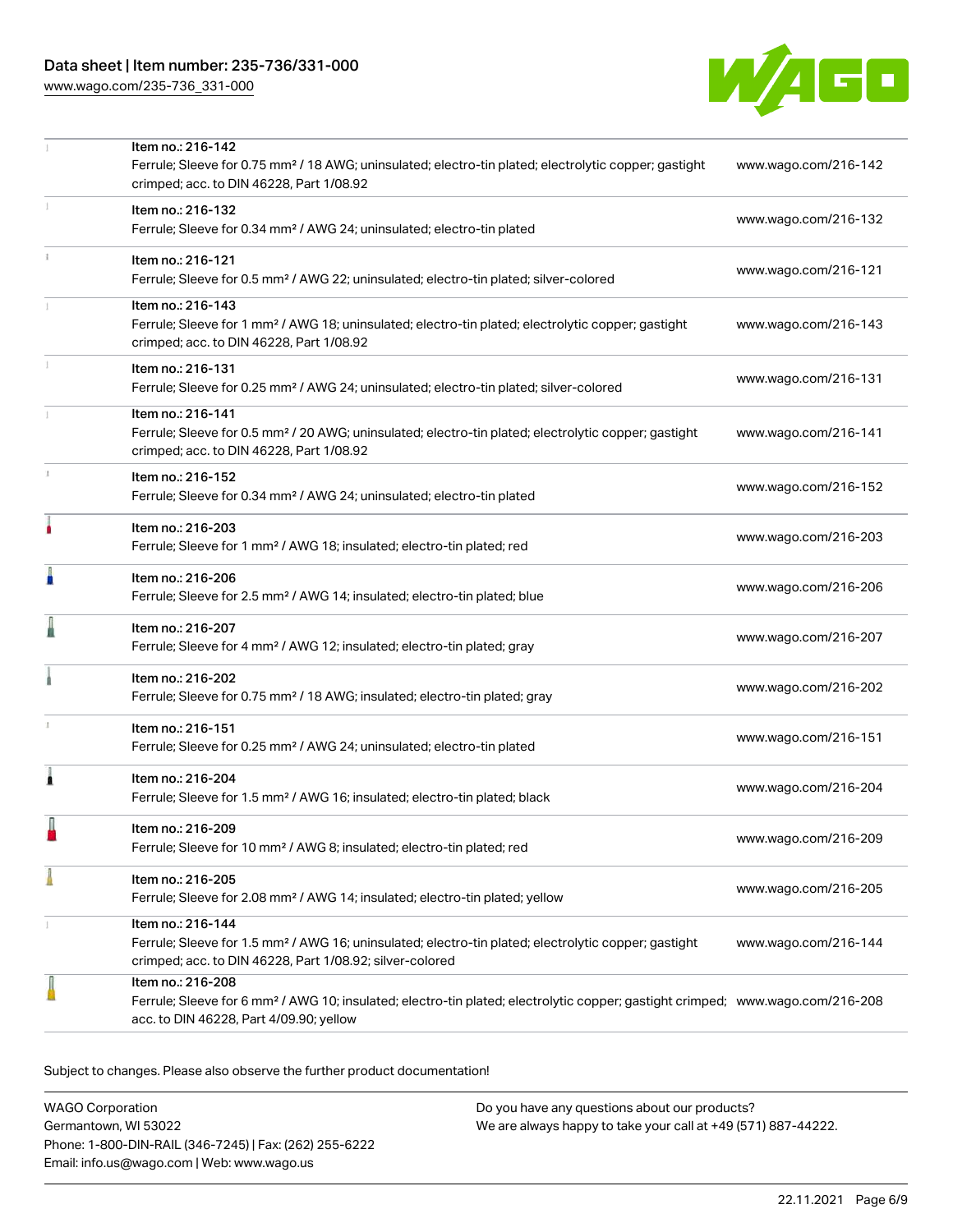## Data sheet | Item number: 235-736/331-000

[www.wago.com/235-736\\_331-000](http://www.wago.com/235-736_331-000)



|   | Item no.: 216-201<br>Ferrule; Sleeve for 0.5 mm <sup>2</sup> / 20 AWG; insulated; electro-tin plated; white                                                                                              | www.wago.com/216-201 |
|---|----------------------------------------------------------------------------------------------------------------------------------------------------------------------------------------------------------|----------------------|
|   | Item no.: 216-223<br>Ferrule; Sleeve for 1 mm <sup>2</sup> / AWG 18; insulated; electro-tin plated; red                                                                                                  | www.wago.com/216-223 |
|   | Item no.: 216-210<br>Ferrule; Sleeve for 16 mm <sup>2</sup> / AWG 6; insulated; electro-tin plated; electrolytic copper; gastight crimped; www.wago.com/216-210<br>acc. to DIN 46228, Part 4/09.90; blue |                      |
|   | Item no.: 216-241<br>Ferrule; Sleeve for 0.5 mm <sup>2</sup> / 20 AWG; insulated; electro-tin plated; electrolytic copper; gastight<br>crimped; acc. to DIN 46228, Part 4/09.90; white                   | www.wago.com/216-241 |
|   | Item no.: 216-242<br>Ferrule; Sleeve for 0.75 mm <sup>2</sup> / 18 AWG; insulated; electro-tin plated; electrolytic copper; gastight<br>crimped; acc. to DIN 46228, Part 4/09.90; gray                   | www.wago.com/216-242 |
|   | Item no.: 216-222<br>Ferrule; Sleeve for 0.75 mm <sup>2</sup> / 18 AWG; insulated; electro-tin plated; gray                                                                                              | www.wago.com/216-222 |
|   | Item no.: 216-221<br>Ferrule; Sleeve for 0.5 mm <sup>2</sup> / 20 AWG; insulated; electro-tin plated; white                                                                                              | www.wago.com/216-221 |
| Â | Item no.: 216-224<br>Ferrule; Sleeve for 1.5 mm <sup>2</sup> / AWG 16; insulated; electro-tin plated; black                                                                                              | www.wago.com/216-224 |
| ٠ | Item no.: 216-243<br>Ferrule; Sleeve for 1 mm <sup>2</sup> / AWG 18; insulated; electro-tin plated; electrolytic copper; gastight crimped; www.wago.com/216-243<br>acc. to DIN 46228, Part 4/09.90; red  |                      |
| 1 | Item no.: 216-244<br>Ferrule; Sleeve for 1.5 mm <sup>2</sup> / AWG 16; insulated; electro-tin plated; electrolytic copper; gastight<br>crimped; acc. to DIN 46228, Part 4/09.90; black                   | www.wago.com/216-244 |
|   | Item no.: 216-263<br>Ferrule; Sleeve for 1 mm <sup>2</sup> / AWG 18; insulated; electro-tin plated; electrolytic copper; gastight crimped; www.wago.com/216-263<br>acc. to DIN 46228, Part 4/09.90; red  |                      |
| Å | Item no.: 216-246<br>Ferrule; Sleeve for 2.5 mm <sup>2</sup> / AWG 14; insulated; electro-tin plated; electrolytic copper; gastight<br>crimped; acc. to DIN 46228, Part 4/09.90; blue                    | www.wago.com/216-246 |
| A | Item no.: 216-266<br>Ferrule; Sleeve for 2.5 mm <sup>2</sup> / AWG 14; insulated; electro-tin plated; electrolytic copper; gastight<br>crimped; acc. to DIN 46228, Part 4/09.90; blue                    | www.wago.com/216-266 |
| 1 | Item no.: 216-264<br>Ferrule; Sleeve for 1.5 mm <sup>2</sup> / AWG 16; insulated; electro-tin plated; electrolytic copper; gastight<br>crimped; acc. to DIN 46228, Part 4/09.90; black                   | www.wago.com/216-264 |
| 1 | Item no.: 216-284<br>Ferrule; Sleeve for 1.5 mm <sup>2</sup> / AWG 16; insulated; electro-tin plated; electrolytic copper; gastight<br>crimped; acc. to DIN 46228, Part 4/09.90; black                   | www.wago.com/216-284 |
| I | Item no.: 216-286<br>Ferrule; Sleeve for 2.5 mm <sup>2</sup> / AWG 14; insulated; electro-tin plated; electrolytic copper; gastight<br>crimped; acc. to DIN 46228, Part 4/09.90; blue                    | www.wago.com/216-286 |
|   | Item no.: 216-287<br>Ferrule; Sleeve for 4 mm <sup>2</sup> / AWG 12; insulated; electro-tin plated; electrolytic copper; gastight crimped; www.wago.com/216-287                                          |                      |
|   | Subject to changes. Please also observe the further product documentation!                                                                                                                               |                      |

WAGO Corporation Germantown, WI 53022 Phone: 1-800-DIN-RAIL (346-7245) | Fax: (262) 255-6222 Email: info.us@wago.com | Web: www.wago.us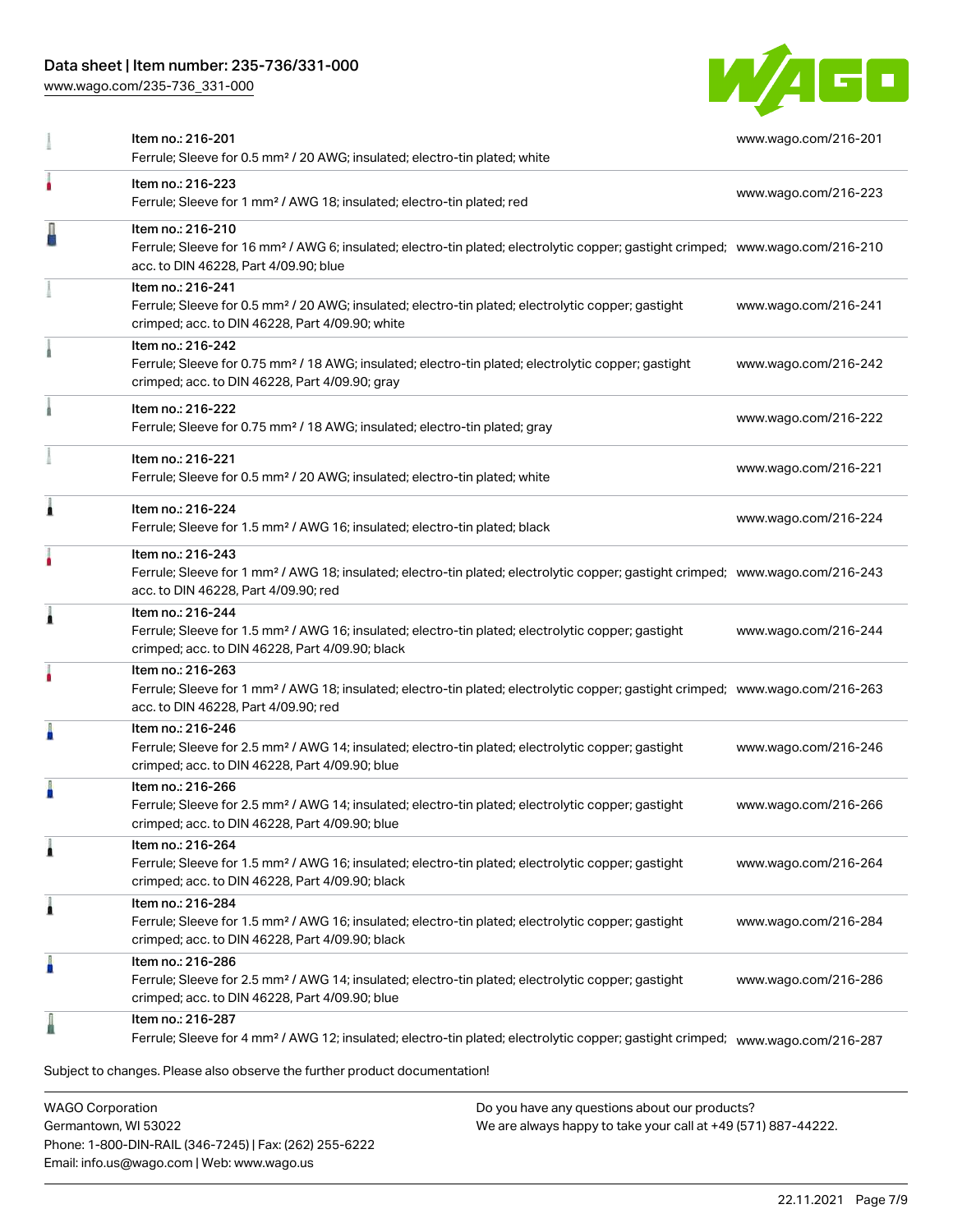[www.wago.com/235-736\\_331-000](http://www.wago.com/235-736_331-000)



acc. to DIN 46228, Part 4/09.90; gray

|                                          | Item no.: 216-262<br>Ferrule; Sleeve for 0.75 mm <sup>2</sup> / 18 AWG; insulated; electro-tin plated; electrolytic copper; gastight<br>crimped; acc. to DIN 46228, Part 4/09.90; gray                     |               |                      | www.wago.com/216-262 |
|------------------------------------------|------------------------------------------------------------------------------------------------------------------------------------------------------------------------------------------------------------|---------------|----------------------|----------------------|
|                                          | Item no.: 216-288<br>Ferrule; Sleeve for 6 mm <sup>2</sup> / AWG 10; insulated; electro-tin plated; electrolytic copper; gastight crimped; www.wago.com/216-288<br>acc. to DIN 46228, Part 4/09.90; yellow |               |                      |                      |
|                                          | Item no.: 216-289<br>Ferrule; Sleeve for 10 mm <sup>2</sup> / AWG 8; insulated; electro-tin plated; electrolytic copper; gastight crimped; www.wago.com/216-289<br>acc. to DIN 46228, Part 4/09.90; red    |               |                      |                      |
|                                          | Item no.: 216-301<br>Ferrule; Sleeve for 0.25 mm <sup>2</sup> / AWG 24; insulated; electro-tin plated; yellow                                                                                              |               |                      | www.wago.com/216-301 |
|                                          | Item no.: 216-321<br>Ferrule; Sleeve for 0.25 mm <sup>2</sup> / AWG 24; insulated; electro-tin plated; yellow                                                                                              |               |                      | www.wago.com/216-321 |
|                                          | Item no.: 216-322<br>Ferrule; Sleeve for 0.34 mm <sup>2</sup> / 22 AWG; insulated; electro-tin plated; green                                                                                               |               |                      | www.wago.com/216-322 |
|                                          | Item no.: 216-267<br>Ferrule; Sleeve for 4 mm <sup>2</sup> / AWG 12; insulated; electro-tin plated; electrolytic copper; gastight crimped; www.wago.com/216-267<br>acc. to DIN 46228, Part 4/09.90; gray   |               |                      |                      |
|                                          | Item no.: 216-302<br>Ferrule; Sleeve for 0.34 mm <sup>2</sup> / 22 AWG; insulated; electro-tin plated; light turquoise                                                                                     |               | www.wago.com/216-302 |                      |
| End plates                               |                                                                                                                                                                                                            |               |                      |                      |
| End plate                                |                                                                                                                                                                                                            |               |                      |                      |
|                                          | Item no.: 235-600<br>End plate; snap-fit type; 1 mm thick; orange                                                                                                                                          |               | www.wago.com/235-600 |                      |
| <b>Downloads</b><br><b>Documentation</b> |                                                                                                                                                                                                            |               |                      |                      |
| <b>Additional Information</b>            |                                                                                                                                                                                                            |               |                      |                      |
| Technical explanations                   | 2019 Apr 3                                                                                                                                                                                                 | pdf<br>2.0 MB |                      | Download             |

#### Installation Notes

Installation

Subject to changes. Please also observe the further product documentation!

WAGO Corporation Germantown, WI 53022 Phone: 1-800-DIN-RAIL (346-7245) | Fax: (262) 255-6222 Email: info.us@wago.com | Web: www.wago.us